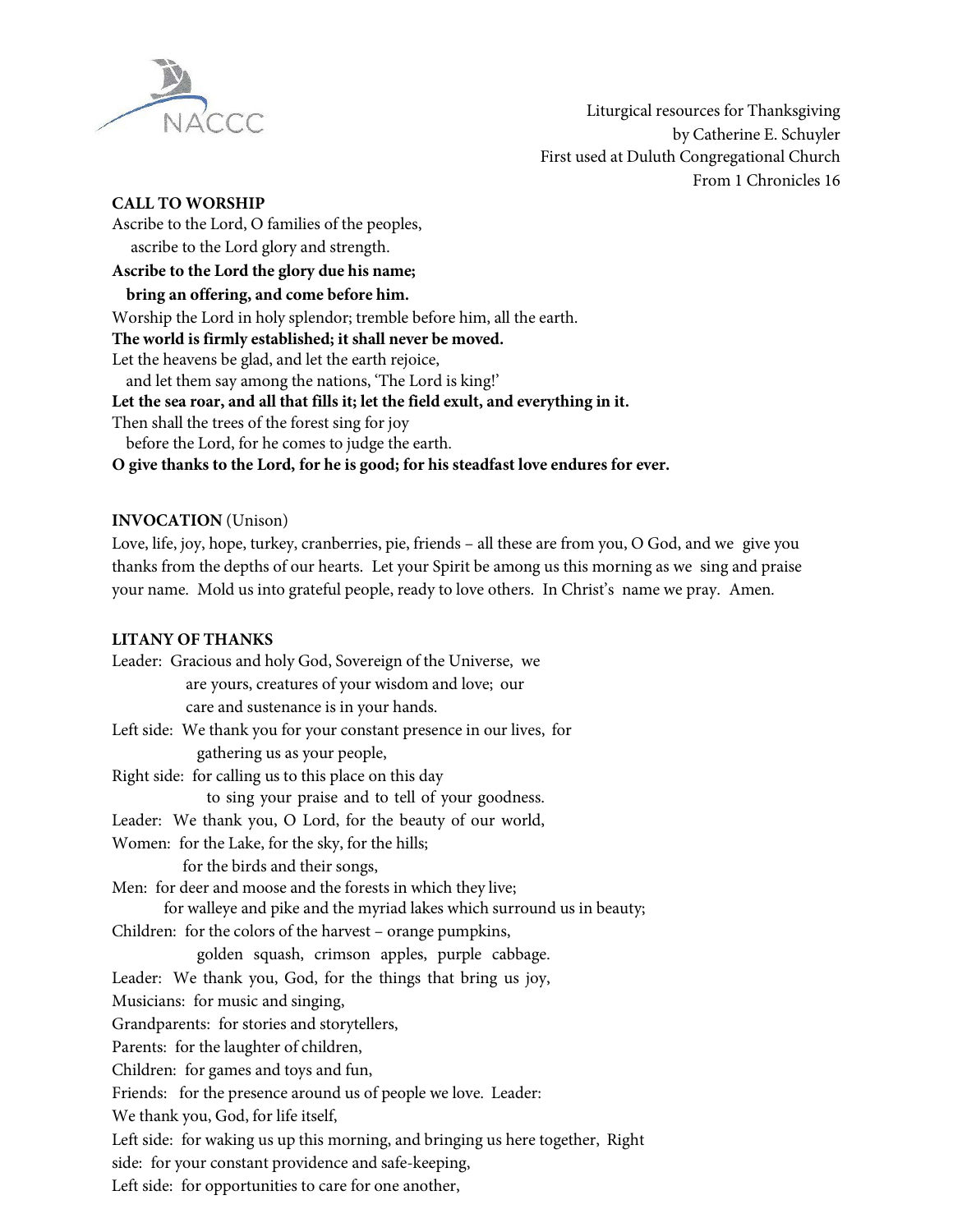Right side: for those who remember us and sustain us with love in difficult times. Leader: We express our thanks in many and varied ways. Left side: We offer our thanks in prayers Right side: We offer our thanks in song Left side: We offer our thanks by gathering in love Right side: We offer our thanks by feeding the hungry Left side: We offer our thanks by housing the poor. Right side: We offer our thanks by forgiving those who hurt us. Left side: Give us thankful hearts, O Lord, today and all days. Right side: Give us courage to live your love in all we do. All: We give you all our thanks and praise, in Christ's holy name. Amen.

# A Thanksgiving Proclamation by Catherine E. Schuyler

**Whereas** we have been blessed by God with a land of plenty which has brought forth great bounty – apples, brussel sprouts, carrots, maple syrup, sage and thyme, yellow squash and orange pumpkins; and

**Whereas** we enjoy a city of beauty next to a lake of majesty, where deer and hawks and moose and squirrels of many colors share with us the woods and waters that refresh oursouls; and

Whereas we have been blessed by people in our lives who care: friends and family who share our daily lives; church members who pray for us, for loved ones, and for our world with us; artists and workers and merchants and teachers who inspire us and contribute to our community; peoplewho serve the public good throughout the world; and

**Whereas** we live in a nation that professesfreedom and justice for all, where our vote and our voices are taken seriously, and where we are encouraged to act to keep the government accountable; and

**Whereas**we are loved deeply and completely by the Lord our God, who has redeemed usthrough our Savior, Jesus Christ, who continues to fill us with power through the Holy Spirit, and who calls us to come together to worship;

**Therefore**, **be it resolved**, that we should offer our thanksgiving and praise to God for all good gifts with shouts and songs of joy, with feasts of celebration and gracious hospitality, and with care and compassion to all of our neighbors, welcoming all in peace and love. Amen.